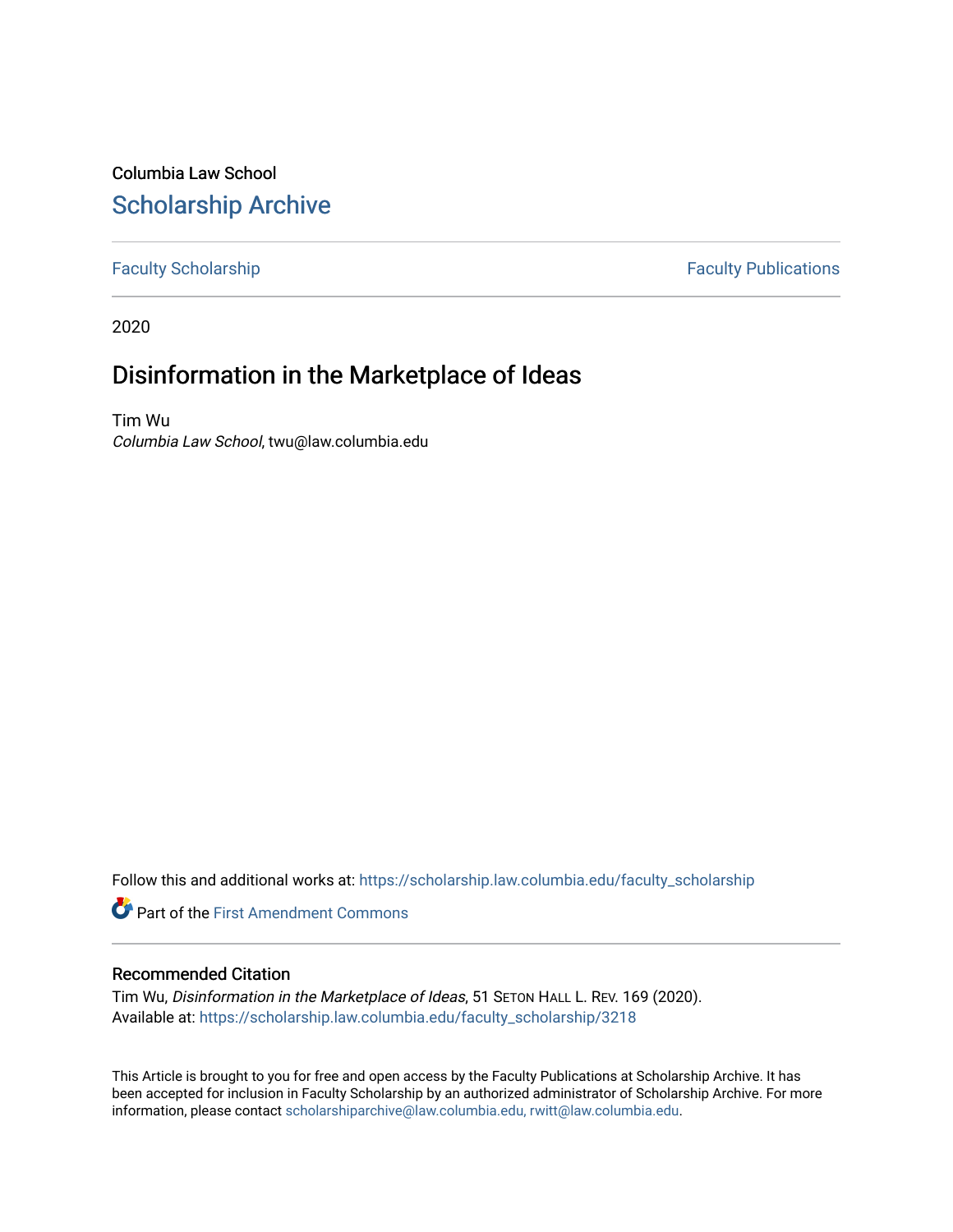## **Disinformation in the Marketplace of Ideas**

*Tim Wu\**

It was just one line, nearly a throwaway; technically a subordinate clause.<sup>1</sup> Yet that one clause from Oliver Wendell Holmes's *Abrams*  dissent breathed life into a metaphor, the "marketplace of ideas," whose lasting power is undeniable. Nor is it difficult to understand why. Yes, it may be incomplete, inaccurate, and possibly cribbed from John Stuart Mill, but the metaphor matches something we all see. Ideas and ideological programs are out there looking for adherents or "buyers." In Holmes's time, progressives, socialists, and fascists courted supporters, just as similar groups do now. Specific ideas like the flat tax or the legalization of marijuana seek their own buyers and usually go nowhere but may suddenly catch on, just as in the world of real products.

I leave it to others to criticize the metaphor.2 What I want to suggest here is that it isn't taken seriously enough. Despite all the talk, the First Amendment offers incomplete protection for the marketplace of ideas. If we were halfway serious about the premise that the marketplace of ideas needs protection by courts, we'd be interested in *all* the ways that government or private parties can distort or block competition. But the First Amendment has no interest in most such distortions—especially those created by disinformation campaigns, which have rapidly become the speech control technique of choice in the early 21st century.

If we were speaking of competition in a real market, $3$  no one would pretend that burdens on selling are the only means by which the market may be distorted or corrupted. In reality, the figurative "marketplace of ideas" is lodged in the actual and less lofty markets for products of

<sup>\*</sup> Julius Silver Professor, Columbia Law School. I wish to thank Vincent Blasi and Maya Katalan.

 $1$  "[T] hat the best test of truth is the power of the thought to get itself accepted in the competition of the market." Abrams v. United States*,* 250 U.S. 616, 630 (1919).

<sup>2</sup> *See, e.g.*, Stanley Ingber, *The Marketplace of Ideas: A Legitimizing Myth*, 1984 DUKE L.J. 1 (1984); FREDERICK SCHAUER, FREE SPEECH: A PHILOSOPHICAL ENQUIRY 15–30 (1982).

<sup>&</sup>lt;sup>3</sup> Richard Posner, in the 1970s, argued that the marketplace of ideas is indeed an actual market. *See* POSNER, ECONOMIC ANALYSIS OF LAW 627–38 (3d ed. 1986).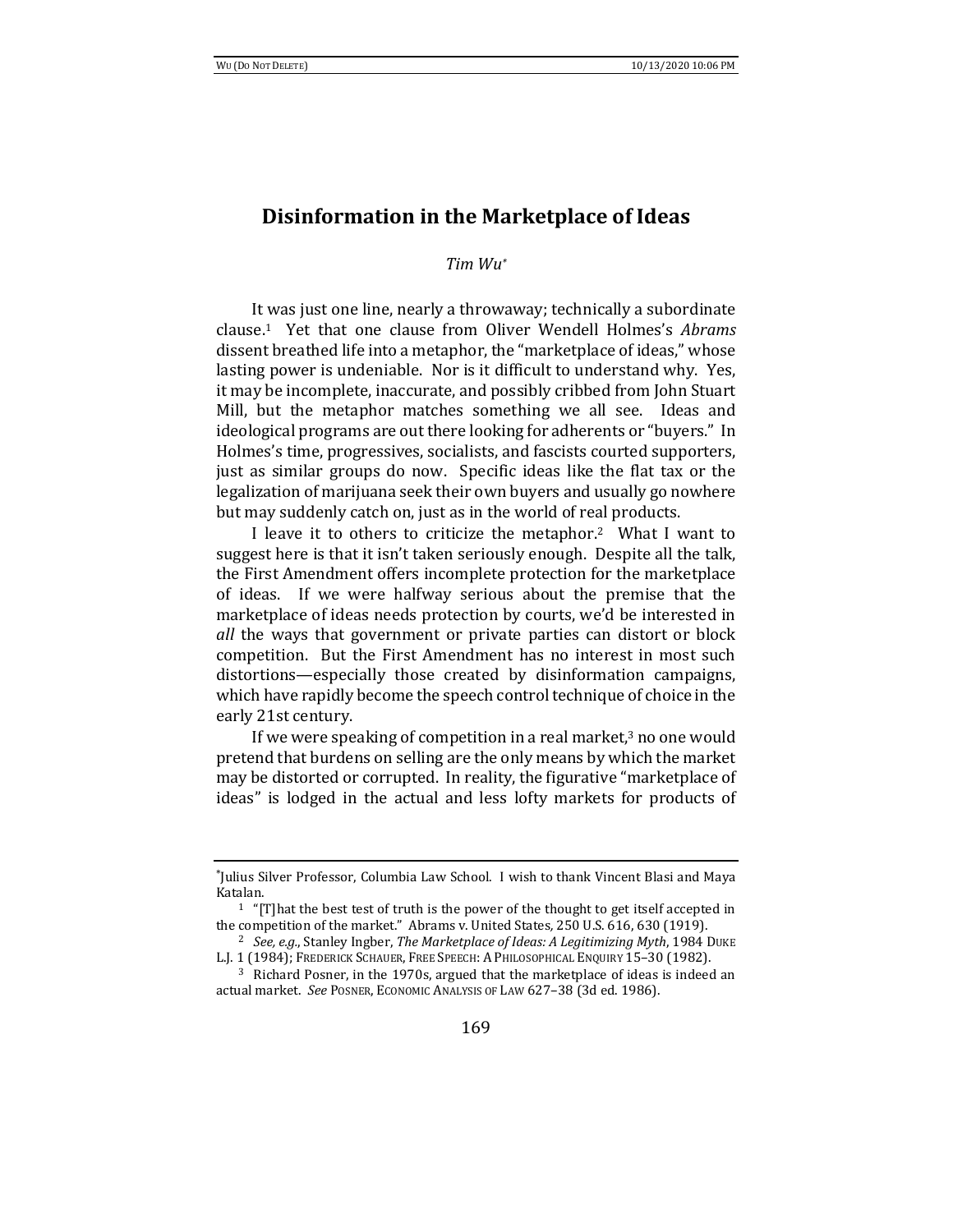### 170 **SETON HALL LAW REVIEW** [Vol. 51:169]

communication and culture.4 As both antitrust and trade law teach, the means of distorting fair competition are myriad. They include not only government bans on selling but also the actions of monopolies, subsidization, taxation, agreements to exclude rivals, and so on. Courts like to say things like, "it is a central tenet of the First Amendment that the government must remain neutral in the marketplace of ideas."5 But the Court maintains an impoverished idea of what constitutes neutrality and what constitutes interference.<sup>6</sup>

To be sure, the First Amendment does make it difficult for government to selectively ban some viewpoints altogether, which is significant. But I believe that a determined government, with nothing standing in its way, can achieve much if not all of what it might want to achieve using disinformation campaigns as opposed to censorship. In the same way that reward can substitute for punishment, or subsidization can substitute for taxation, government, using information itself, can achieve significant control over the national information environment.<sup>7</sup>

What to do then? The reader may be disappointed to learn that I do not actually think courts can fully protect the marketplace of ideas from means of control or distortion that depend on disinformation or other techniques. Is it then such an enormous loophole, which makes the project of protecting a marketplace of ideas seem like a bad joke? No, but only because First Amendment scholars tend to ignore the fact that most of the protection of the marketplace of ideas from deliberate attack is done not by courts but by other institutions—information intermediaries, like the press, and in some cases citizens themselves.

Let me try to make my point clearer. My thesis is that disinformation techniques are a serious threat to the functioning of the marketplace of ideas and democratic deliberation, and therefore, it has fallen upon other institutions—especially the press and sometimes others—to fight them. How? They do so mainly by adhering to ethics of journalism: by refusing to print lies, malicious defamation, unsubstantiated rumors, and refusing to take direction from the government. And this role shows how much a different function of the

<sup>4</sup> *See* TIM WU, THE MASTER SWITCH: THE RISE AND FALL OF INFORMATION EMPIRES 23 (2010).

<sup>5</sup> Fed. Commc'ns Comm'n v. Pacifica Found., 438 U.S. 726, 745–46 (1978).

<sup>6</sup> From a competition perspective, the obvious holes in the First Amendment's protection are not hard to see: they include an indifference to distortions introduced by powerful private parties, especially speech monopolists, and the restrictions on buyers as well as sellers. I want to focus on the alternatives to censorship, namely disinformation campaigns.

<sup>7</sup> *See* Tim Wu, *Is the First Amendment Obsolete?*, 117 MICH. L. REV. 547 (2018).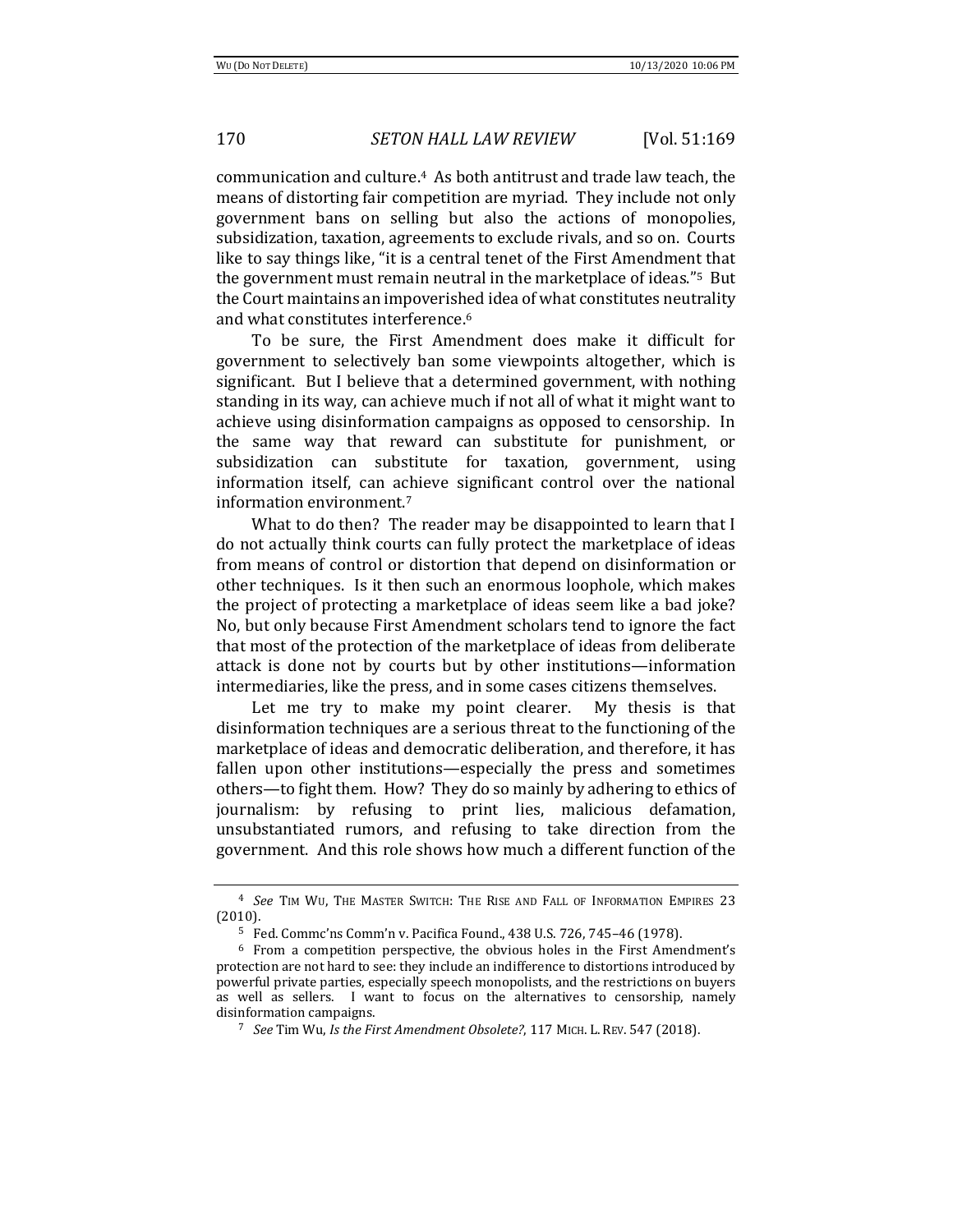#### 2020] *DISINFORMATION IN THE MARKETPLACE OF IDEAS* 171

First Amendment really matters: namely its protection of the press and other platforms from government when they try to protect public deliberation from disinformation campaigns. In other words, it is through the protection of editorial independence, or now the content moderation policies of major platforms, that the First Amendment plays its main role in fighting disinformation's corruption of the marketplace of ideas.

This First Amendment protection is sometimes called the protection of "editorial discretion,"<sup>8</sup> but it deserves a better title. And it seems that the protection for editorial discretion should not be some kind of free-floating right but one that depends on the degree to which it is used to cultivate a working marketplace of ideas, either by itself or as part of a broader ecosystem of contending thought.

What then of platforms that seek to amplify disinformation or refuse to police it? Here lies the true real weak spot in the American design: it is utterly dependent on actual independence of the press, or other major speech institutions, from government. If that becomes eroded, if the entire press and major speech platforms are unified with government, then together they can do what they want: run disinformation campaigns and prevent disfavored speech from being heard by anyone. That's what makes the tradition of editorial independence so important, for it is really a protection against government's power to terrorize the press.

Some would accept the basic premise that the government can use disinformation campaigns as an alternative to censorship but get stuck at the point of wanting anyone to do anything about it. The hesitation comes from some version of the idea that one man's disinformation is another man's sacred truth and that the cure is worse than the disease. In other words, unlike censorship, which everyone thinks they know when they see it, the feeling is that disinformation and propaganda are inherently subjective categories and forms of speech, so there is nothing to be done.<sup>9</sup>

But this is a mistaken view, for disinformation is not such a vague thing, and doing nothing is also a choice. Those who run disinformation campaigns know what they are doing. The techniques are known. They amount to bad-faith efforts to deliberately corrupt public deliberation on important questions by using lies, the inculcation of fear and chaos, dissemination of conspiracy theories, and bad-faith discrediting of experts. It is a mistake, one fortified by academics, to suggest that

<sup>8</sup> *E.g.*, L.A. v. Preferred Commc'ns, Inc., 476 U.S. 488, 494 (1986).

<sup>9</sup> *See, e.g.*, United States v. Alvarez, 567 U.S. 709 (2012); 281 Care Comm. v. Arneson, 638 F.3d 621 (8th Cir. 2011).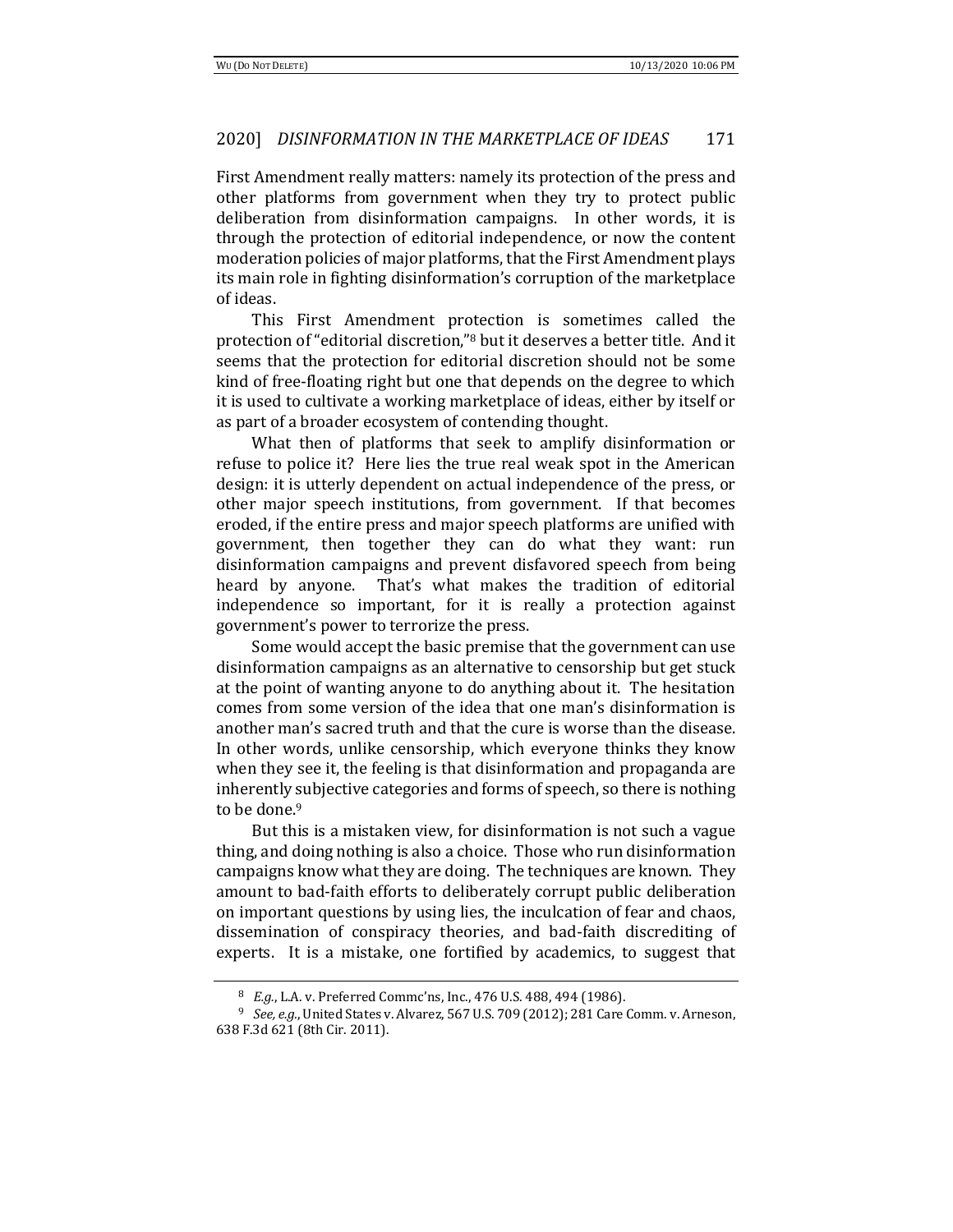#### 172 *SETON HALL LAW REVIEW* [Vol. 51:169

anything persuasive can be seen as propaganda, making a hamburger advertisement a form of thought control. We are speaking of techniques whose goal is to distort, corrupt, or even destroy deliberation and replace it with much cruder and uglier replacements.

The techniques of disinformation can be understood as efforts to destroy the functioning of a marketplace of ideas. One way is by preventing it from reaching any kind of resolution between contesting ideas. I do not think what Holmes had in mind was never-ending combat; he envisioned a process that did its best to reach majoritarian answers, even if imperfect to the problems of the day.10 But disinformation techniques prevent the market process from reaching any kind of conclusion by denying facts and maintaining division. At an extreme, the marketplace of ideas becomes a barren slugfest that exists for the spectacle itself and its identity-reinforcing capabilities, similar to how Orwell believed that a State might want continuous war for reasons unrelated to military victory.<sup>11</sup> It can be taken as a sign of a healthy deliberative process if, at some point, the losing side accepts the loss and the adherents' views become outliers. In contrast, a country that cannot overcome divisions over long periods ceases to function as a single deliberative unit.

What does this perspective offer for our times? As the cliché goes, *Abrams* retains its relevance but in a way much different than usually understood. Its genius lies in recognizing a competitive, deliberative process at the core of democratic government and majoritarian decision-making. But to the extent that it was taken to suggest that banning censorship offers sufficient protection for that process, it was mistaken, even in its time. Instead, as a practical matter and for most of history, it falls to intermediaries, the press and other institutions, to do the day-by-day work of protecting and promoting a marketplace of ideas.

This lesson is of particular importance when we consider the major speech platforms of our time, Facebook, Twitter, YouTube, and others, all of which once thought that editorial discretion might just be an artifact of another time.12 In fits and starts, at least some of them seem to have learned that with the promotion of speech comes responsibility, one that, unexercised, threatens the republic in which they were born.

<sup>&</sup>lt;sup>10</sup> "Every year if not every day we have to wager our salvation upon some prophecy based upon imperfect knowledge." Abrams v. United States*,* 250 U.S. 616, 630 (1919).

<sup>11</sup> GEORGE ORWELL, 1984, at 241 (1949).

<sup>12</sup> *See* Tim Wu, *Will Artificial Intelligence Eat the Law? The Rise of Hybrid Social-Ordering Systems*, 119 COLUM. L. REV. 2001, 2008–10 (2019).